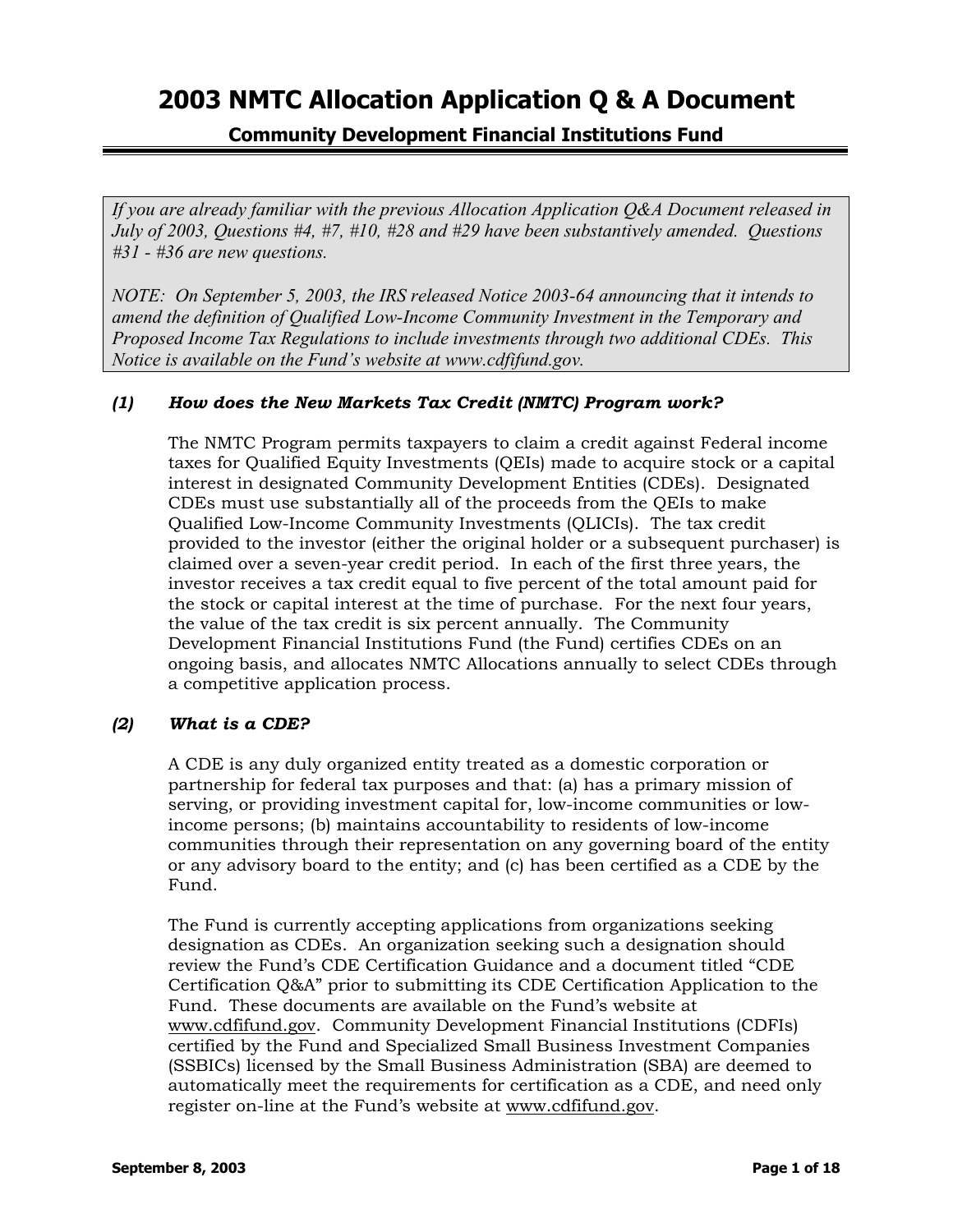**Community Development Financial Institutions Fund** 

## *(3) Who is eligible to apply for NMTC Allocations?*

In order to be eligible to apply for NMTC Allocations from the Fund in the 2003 allocation round, an Applicant must: (a) be legally incorporated or formed as a domestic corporation or partnership for Federal tax purposes; (b) have a valid Employer Identification Number (EIN) at the time of application submission; and (c) be certified as a CDE by the Fund or have a CDE Certification Application pending with the Fund. The deadline for receipt of CDE Certification Applications from entities seeking a 2003 NMTC Allocation is 5:00 pm Eastern Time, **August 29, 2003**. **Entities whose CDE Certification Applications are not received by the Bureau of Public Debt (BPD) by that date are not eligible to apply for a 2003 NMTC Allocation.**

#### *(4) What are the deadlines and dates that I need to know if my organization intends to apply for NMTC Allocations in 2003?*

*Please note that some of these dates are extensions of dates originally provided in the2003 NOAA:*

| <b>Deadline</b>                                | Date                       |
|------------------------------------------------|----------------------------|
|                                                |                            |
| If the Applicant has not yet been certified as | 5:00 pm Eastern Time on    |
| a CDE (see Q&A #3), its CDE Certification      | <b>August 29, 2003</b>     |
| Application must be received by                |                            |
| Notification of intent to submit a paper       | 5:00 pm Eastern Time on    |
| Allocation Application (see $Q&A$ #8) must be  | <b>September 19, 2003</b>  |
| received by                                    |                            |
| Last date to contact the Fund with any         | 5:00 pm Eastern Time on    |
| questions regarding completion or              | <b>September 29, 2003.</b> |
| submission of the 2003 Allocation              |                            |
| Application is                                 |                            |
| Request to modify CDE Certification service    | 5:00 pm Eastern Time on    |
| area (see $Q&AA$ #24) must be received by      | September 30, 2003         |
| Allocation Application (online or paper        | 5:00 pm Eastern Time on    |
| version) must be received by                   | <b>September 30, 2003</b>  |
| Signature page and attachments for the         | 5:00 pm Eastern Time on    |
| electronic application (see $Q&A$ #9) must be  | <b>October 7, 2003</b>     |
| received by                                    |                            |
| 2002 allocatees must issue and receive cash    | March 5, 2004              |
| for at least 50% of their QEIs (see $Q&AA$ #7) |                            |
| by                                             |                            |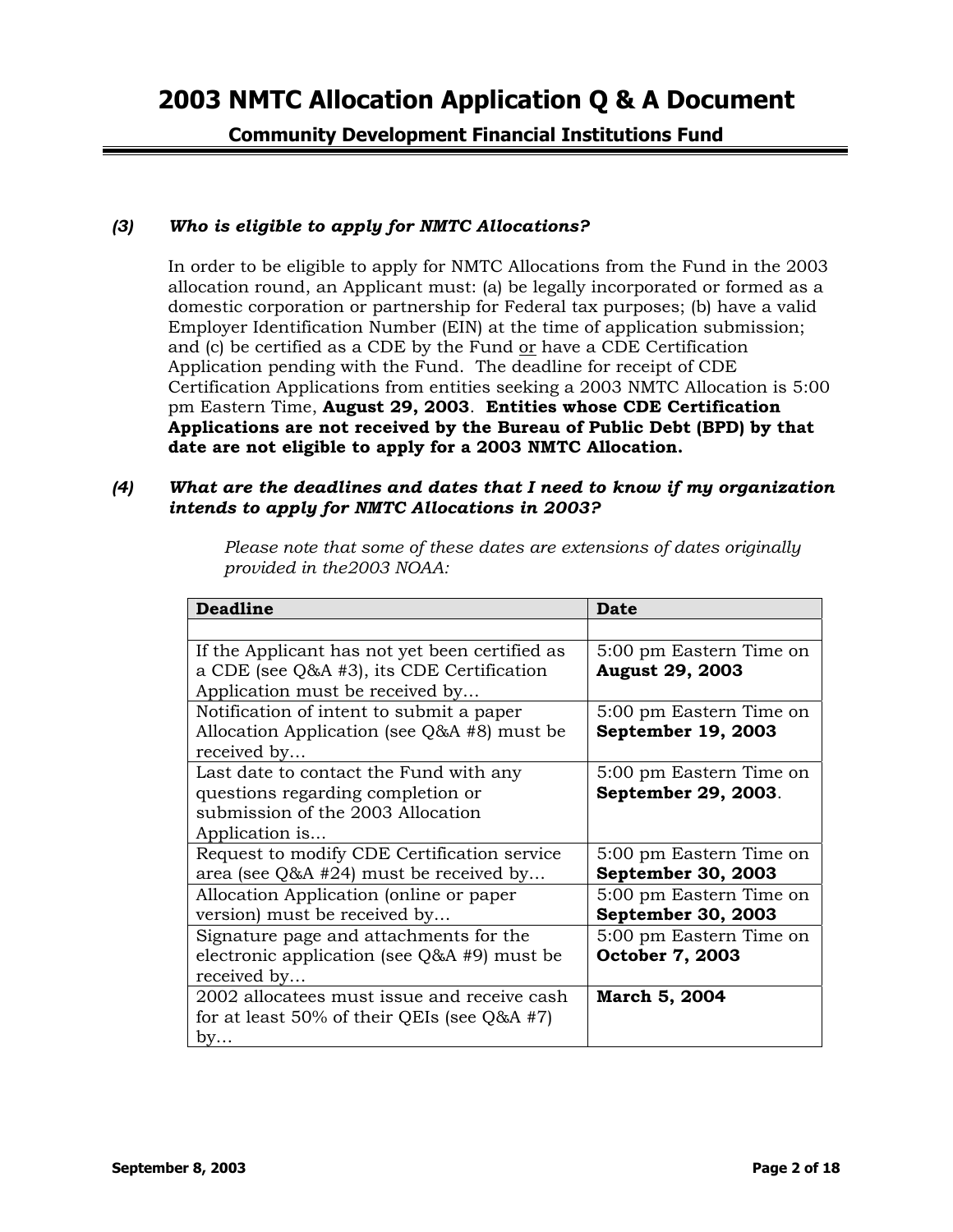**Community Development Financial Institutions Fund** 

*(5) My organization submitted its CDE Certification Application prior to the August 29, 2003 deadline, and received a confirmation that it was in fact received. Will the Fund be able to make a determination regarding my certification status prior to September 30, 2003? If not, how will this affect my ability to submit an NMTC Allocation Application to the Fund?*

Due to the volume of CDE Certification Applications that are expected to be submitted before the applicable deadline (approximately 400 applications were received before the deadline for the 2002 allocation round), the Fund may not complete reviews on all CDE Certification Applications prior to the applicable Allocation Application due date. However, the Fund will review Allocation Applications from organizations that have not yet received a certification determination, provided their CDE Certification Applications were received by **August 29, 2003**. The Fund will not make allocation awards to organizations until such time as they have been certified as CDEs. Accordingly, organizations will likely know their certification status in advance of the award decisions.

### *(6) Is an entity that has previously received a CDFI or BEA Program award (or an Affiliate of such an awardee) eligible to apply for NMTC Allocations?*

The Fund **will not consider** an application submitted by an Applicant that is a prior Fund awardee (or in the case where a prior Fund awardee Controls the Applicant, is Controlled by the Applicant or shares common management officials with the Applicant, as determined by the Fund) under any Fund program, if such awardee:

- (a) Has a balance of undisbursed funds under such prior award(s), as of the NMTC Allocation Application deadline. Undisbursed funds are defined as: (i) in the case of prior BEA Program awards, any balance of award funds greater than \$5,000 that remains undisbursed more than three (3) years after the BEA Program awardee executes an award agreement with the Fund, and (ii) in the case of prior CDFI Program or other Fund program awards, any balance of award funds greater than \$5,000 that remains undisbursed more than one (1) year after the CDFI Program or other Fund program awardee executes an assistance agreement with the Fund;
- (b) Has been debarred from applying under any Fund program, as of the NMTC Allocation Application deadline; and
- (c) Has failed to meet its reporting requirements to the Fund, as set forth in a previously executed assistance or award agreement(s), as of the NMTC Allocation Application deadline.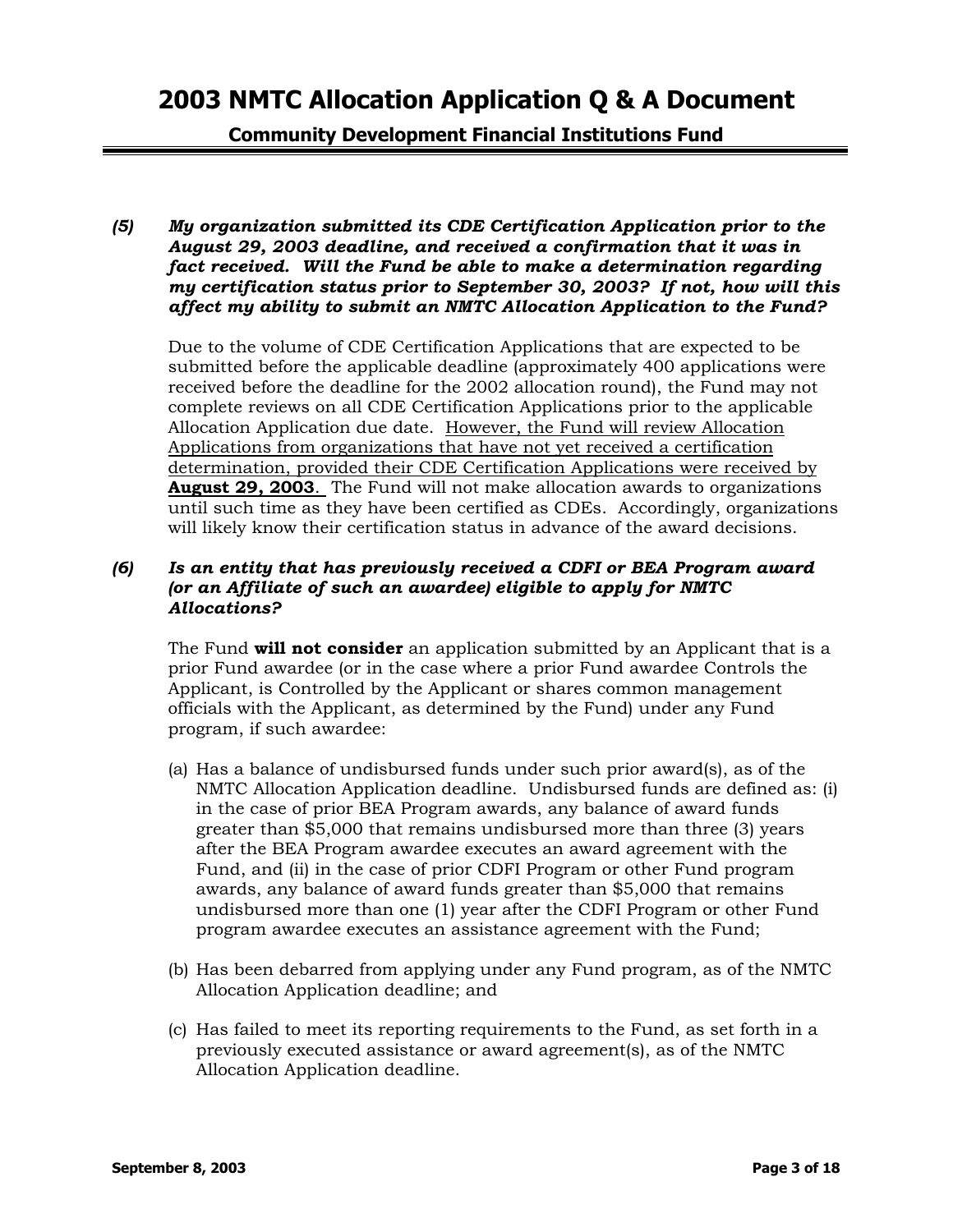**Community Development Financial Institutions Fund** 

If an Applicant is a prior awardee or allocatee or if a prior Fund awardee or allocatee Controls the Applicant, is Controlled by the Applicant or shares common management officials with the Applicant, as determined by the Fund, the Fund will also consider during the review process the extent to which the prior awardee or allocatee has failed to comply with the terms and conditions and other requirements of its previous or existing assistance, allocation or award agreements with the Fund.

Accordingly, Applicants that are prior awardees or allocatees under any other Fund program are advised to:

- (a) Submit all required reports by the deadlines specified in the assistance, allocation or award agreements governing said prior awards or allocations and to comply with all requirements found therein;
- (b) Contact the appropriate program operations representative of the Fund to ensure that all necessary actions are underway for the disbursement of any outstanding balance of prior awards (non-NMTC Program); and
- (c) Confirm that any entity that Controls the Applicant, is Controlled by the Applicant or shares common management officials with the Applicant, and is a prior Fund awardee or allocatee, has submitted all required reports to the Fund and is taking all necessary actions for the disbursement of any outstanding balances of any prior Fund awards (non-NMTC Program).

### *(7) Is an entity that has previously received an allocation (or an Affiliate of such entity) eligible to apply for NMTC Allocations and, if so, does it have any advantage or disadvantage?*

Success in a prior round of the NMTC Program or any of the Fund's other programs is not a predictor of success in this round of the NMTC Program. A prior allocatee of the NMTC Program is not eligible to apply for a NMTC Allocation unless the allocatee can demonstrate via the Fund's allocation tracking system that, as of **March 5, 2004**, it has issued and the allocatee has received cash from its investors for 50 percent of its QEIs relating to its prior NMTC Allocation. Further, an entity is not eligible to receive a NMTC Allocation if another entity that Controls the Applicant, is Controlled by the Applicant or shares common management officials with the Applicant (as determined by the Fund), has not, as of **March 5, 2004**, issued and received cash from its investors for 50 percent of its QEIs relating to a prior NMTC Allocation. The Fund will only count as "issued" those QEIs that have been recorded and finalized in the Fund's allocation tracking system by **March 5, 2004**. Allocatees and their Subsidiary transferees, if any, are advised to access the Fund's allocation tracking system to record and finalize each QEI that they issue to an investor in exchange for cash.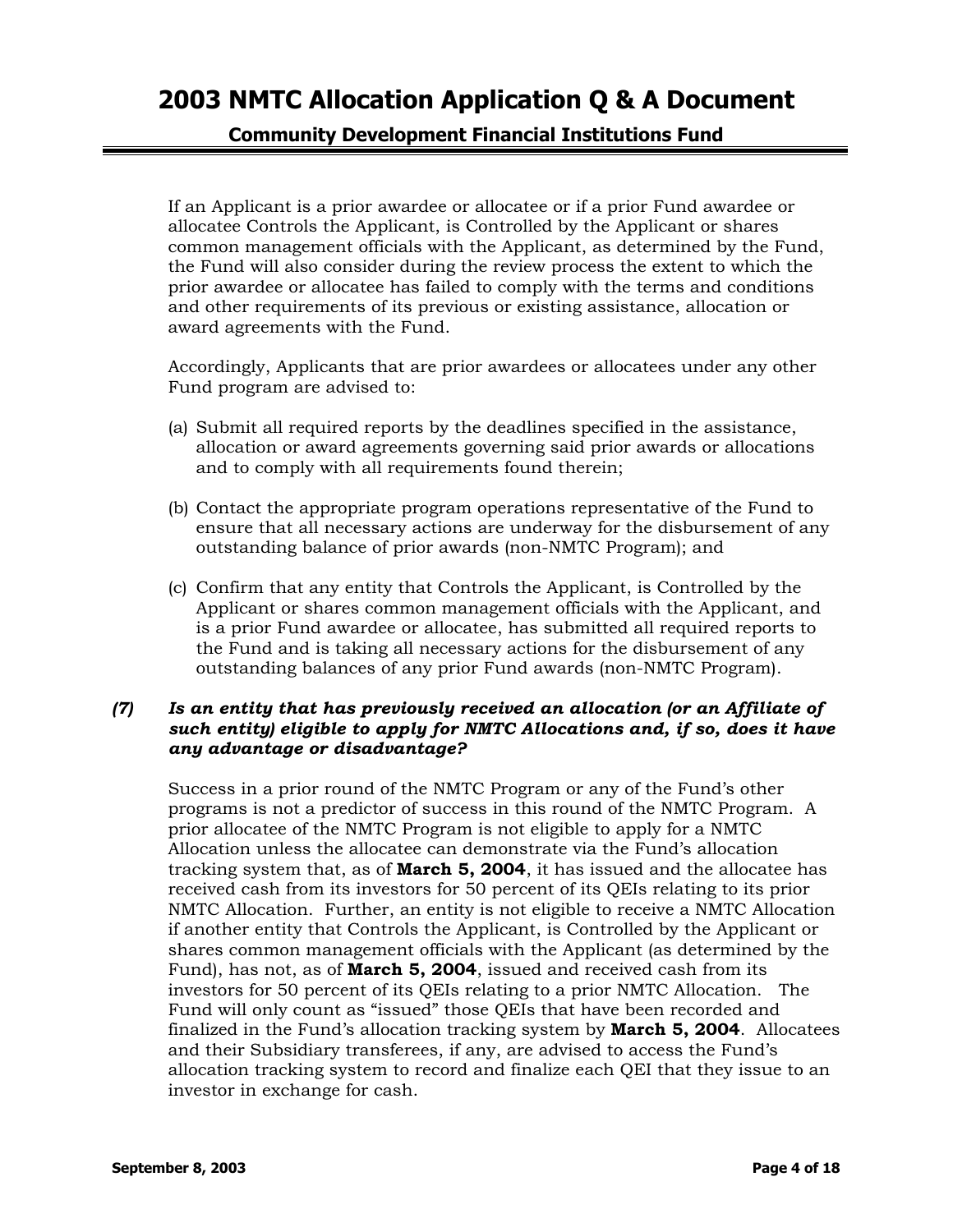**Community Development Financial Institutions Fund** 

### *(8) How can my organization apply for NMTC Allocations?*

An organization interested in applying for NMTC Allocations in the 2003 round must submit its Allocation Application **no later than 5:00 pm Eastern Time on September 30, 2003.** The Fund expects all Applicants to submit online Allocation Applications. Applicants may access the online Allocation Application by logging in through myCDFI/CDE on the Fund's website at [www.cdfifund.gov.](http://www.cdfifund.gov/) Applicants that have not already done so are encouraged to register a user account through myCDFI/CDE as soon as possible. User accounts created on the Electronic Handbooks system for the 2002 Allocation Application will not be valid for the 2003 Allocation Application. Please contact the Fund's IT Help Desk at (202) 622-2455 or [ithelpdesk@cdfi.treas.gov](mailto:ithelpdesk@cdfi.treas.gov) if you are having problems registering under myCDFI/CDE. (For more information on submitting an online Allocation Application, see response to Q&A #9 below.)

Applicants that are unable to submit an online Allocation Application may submit a paper application, provided that they **submit a Paper Application Submission Form to the Fund no later 5:00 pm Eastern Time on September 19, 2003.** This form is available on the Fund's website at [www.cdfifund.gov.](http://www.cdfifund.gov/) It should be submitted to the attention of the Fund's Chief Financial Officer and should include an explanation of why the Applicant is not capable of submitting an online Allocation Application. The Fund will provide information on the procedures for submission of a paper application at that time. (For more information on submitting a paper application, see response to Q&A #10 below.)

#### *(9) What is the process for submitting an online Allocation Application?*

To apply online, Applicants must have: (1) Internet Explorer 5.5 or higher or Netscape Navigator 6.0 or higher, and (2) Windows 98 or higher (or other system compatible with the above Explorer and Netscape software). Ideally, Applicants should have a 56 Kbps Internet connection, however, Applicants can use the online Allocation Application with a slower Internet connection.

Before entering narrative information into the website, the Fund advises Applicants to type the narrative in another program, such as Microsoft Word. Then they can copy and paste answers into the appropriate sections of the handbook. This will also cut down on the time spent filling out the online application. The textboxes generally allow an unlimited amount of characters. However, the Fund encourages Applicants to be brief and concise in their responses. The majority of responses need not be more than a paragraph or two, and no response should be more than two or three pages at the most. In certain cases where the application indicates that a brief answer is expected, the textboxes will allow only 2500 characters including spaces (approximately  $\frac{1}{2}$  page in MS Word). Applicants will be prevented from exceeding the space provided. All narrative answers must be in text form only and not include any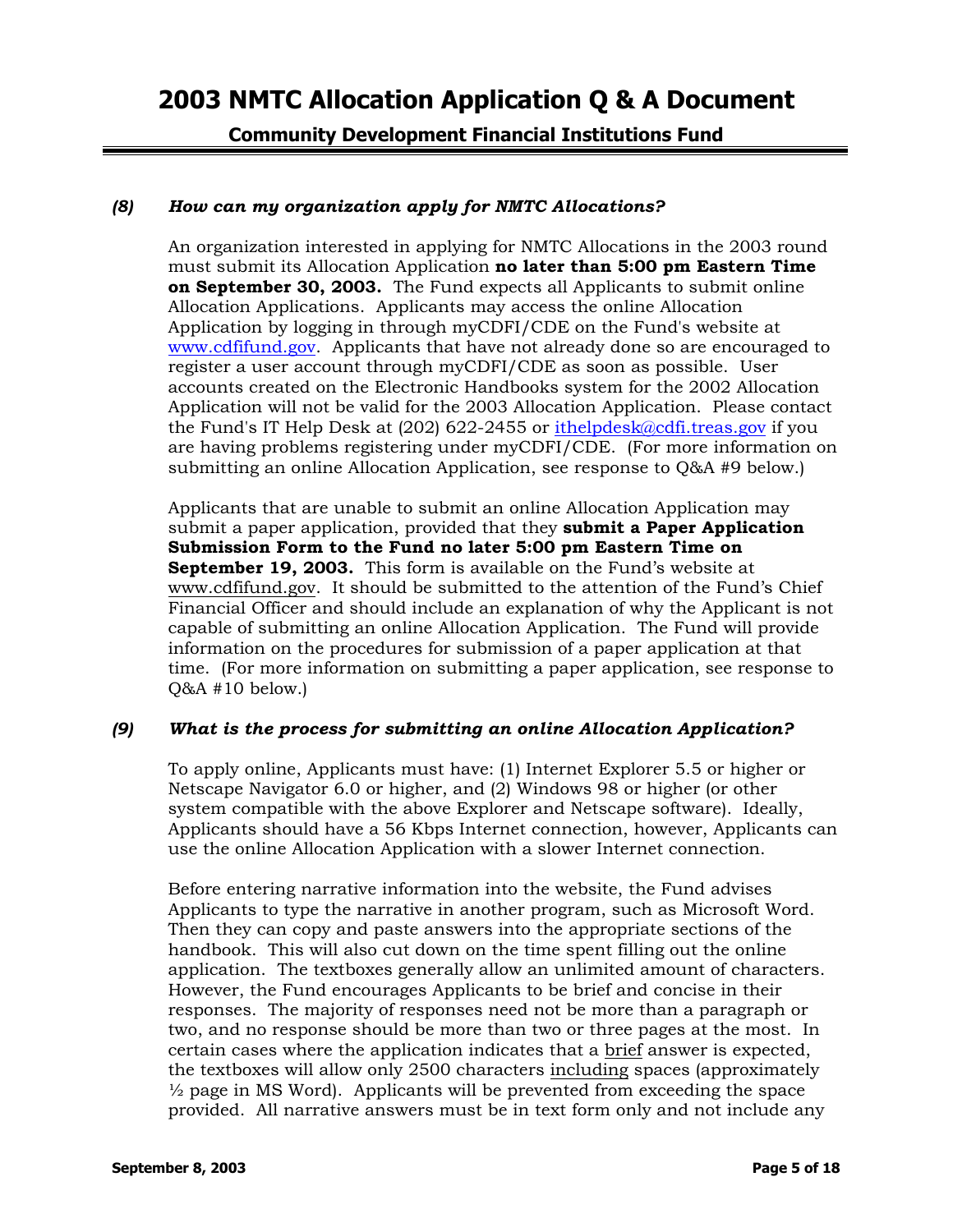**Community Development Financial Institutions Fund** 

special formatting (e.g., bolding or underlining), charts, tables or other graphics not required in the application.

Start filling in the online application early**.** Once you have submitted your online Allocation Application, the system will provide instructions for submitting the signature page and any relevant attachments. The authorized representative must sign the unmodified, signature page and send it to BPD so that it is received no later than **5:00 pm Eastern Time on October 7, 2003**. Due to the location of BPD, some delivery companies do not provide overnight delivery. It is the Applicant's responsibility to check this information and track the package for date and time of delivery. If a signature page with the correct signature is not received by the applicable deadline, the entire Allocation Application will be rejected without further review. If the attachments are not received by the applicable deadline, then they will not be given consideration as part of the review process. **Only those attachments requested by the Fund will be considered as part of the review process. Furthermore, the Fund will not accept any revisions or amendments to an application or the attachments once they have been submitted for review.**

### *(10) What is the process for submitting a paper application?*

Prior to submitting a paper application, Applicants must first submit a "NMTC Paper Application Submission Form," available on the Fund's website, no later than 5:00 pm Eastern Time on **September 19, 2003**. Organizations that do not submit a form by that date will not be allowed to submit a paper application. The paper format will allow for the same amount of space for answering questions as the electronic application form. The Fund encourages Applicants to be brief and concise in their responses. The majority of responses need not be more than a paragraph or two, and no response should be more than two or three pages at the most. In certain cases where the application indicates that a brief answer is expected, the applicant will only be permitted to enter 2500 characters including spaces (approximately  $\frac{1}{2}$  page in MS Word). All narrative answers must be in text form only and not include any special formatting (e.g., bolding or underlining), charts, tables or other graphics not required in the application.

#### *(11) What are the advantages to submitting an online application?*

Applicants that apply through an online application will be able to save any data or information into the system, exit and later reenter the application throughout the application period. For the most part, the system will prevent an Applicant from entering answers incorrectly, answering questions that do not apply or forgetting to answer questions that are relevant. Applications submitted online provide processing, data collection and administrative efficiencies to the Fund that are not provided in a paper application process. Online submissions decrease the cost of mailing the application and provide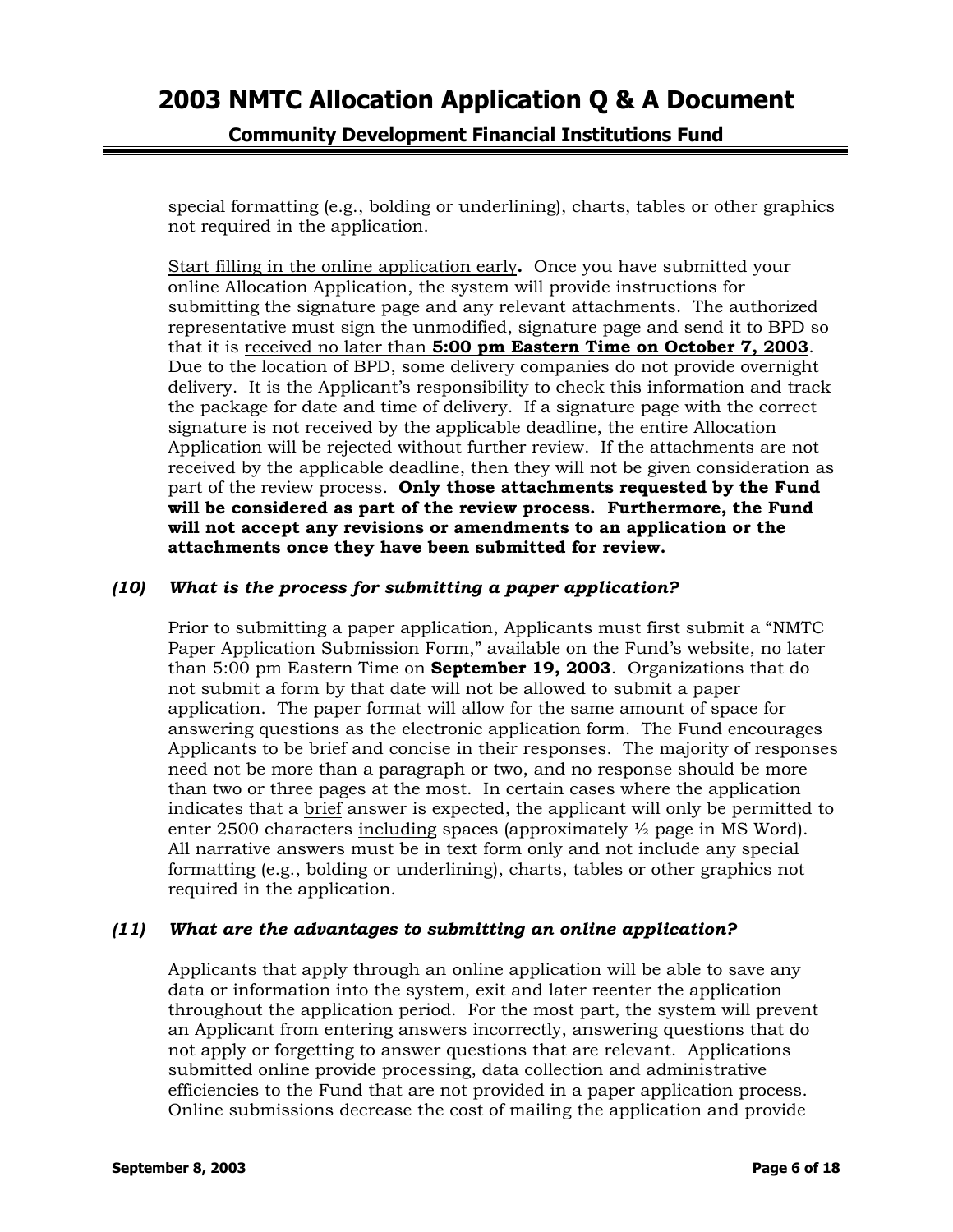**Community Development Financial Institutions Fund** 

immediate confirmation of receipt by the Fund. Perhaps most importantly, Applicants choosing to submit a paper application may experience delays in notification of allocation decisions and delays in the draw down of tax credits – since these activities will be expedited by the Fund's ability to retrieve data stored at the time of the submission of an online application. Since the Fund will require organizations that are awarded NMTC Allocations to submit compliance and monitoring reports and data via a web-based handbook similar to the online application, an Applicant that submits a paper application is advised to address, in its narrative response to Question #47 under Management Capacity, Program Compliance Experience, how it will, if provided an NMTC Allocation, have the resources to comply with the Fund's future webbased reporting requirements.

### *(12) Will the information that I provide in my Allocation Application be accessible by the general public?*

The CDFI Fund will not publicly post any proprietary information submitted by an individual Applicant. However, any information submitted by an Applicant in its Allocation Application is subject to the Freedom of Information Act (5 U.S.C. 552) and/or other Department of Treasury regulations or other laws. In general, FOIA makes a federal agency record available to the public, unless the information requested is exempt from disclosure. Trade secrets and commercial or financial information submitted by an Applicant, that are privileged or confidential, are generally exempt from disclosure pursuant to the FOIA. Applicants should consult their own attorneys for further guidance on this matter.

### *(13) Can more than one Affiliated entity submit an application?*

No. **Entities that are Affiliates may only collectively submit one Allocation Application per year under the NMTC Program.** An Affiliate is an entity that Controls, is Controlled by or is under common control with another entity (as determined by the Fund). Both the terms "Affiliate" and "Control" are defined in the Notice of Allocation Availability (NOAA) and Glossary of Terms that accompanies the Allocation Application. As an example, entity ABC is Controlled by entity XYZ. XYZ also Controls entity DEF, which in turn Controls entity HIJ. ABC, XYZ, DEF and HIJ are all considered Affiliates. Only one of these entities can submit an application in any given round. An applicant may, however, under certain circumstances submit a consolidated application on behalf of one or more Subsidiary entities (see Q&A #14).

#### *(14) Can my organization apply for a NMTC Allocation on behalf of Subsidiary entities, as it did with its CDE Certification Application?*

Yes. An organization may apply for a NMTC Allocation with the intention of transferring all or a portion of its NMTC Allocation to one or more for-profit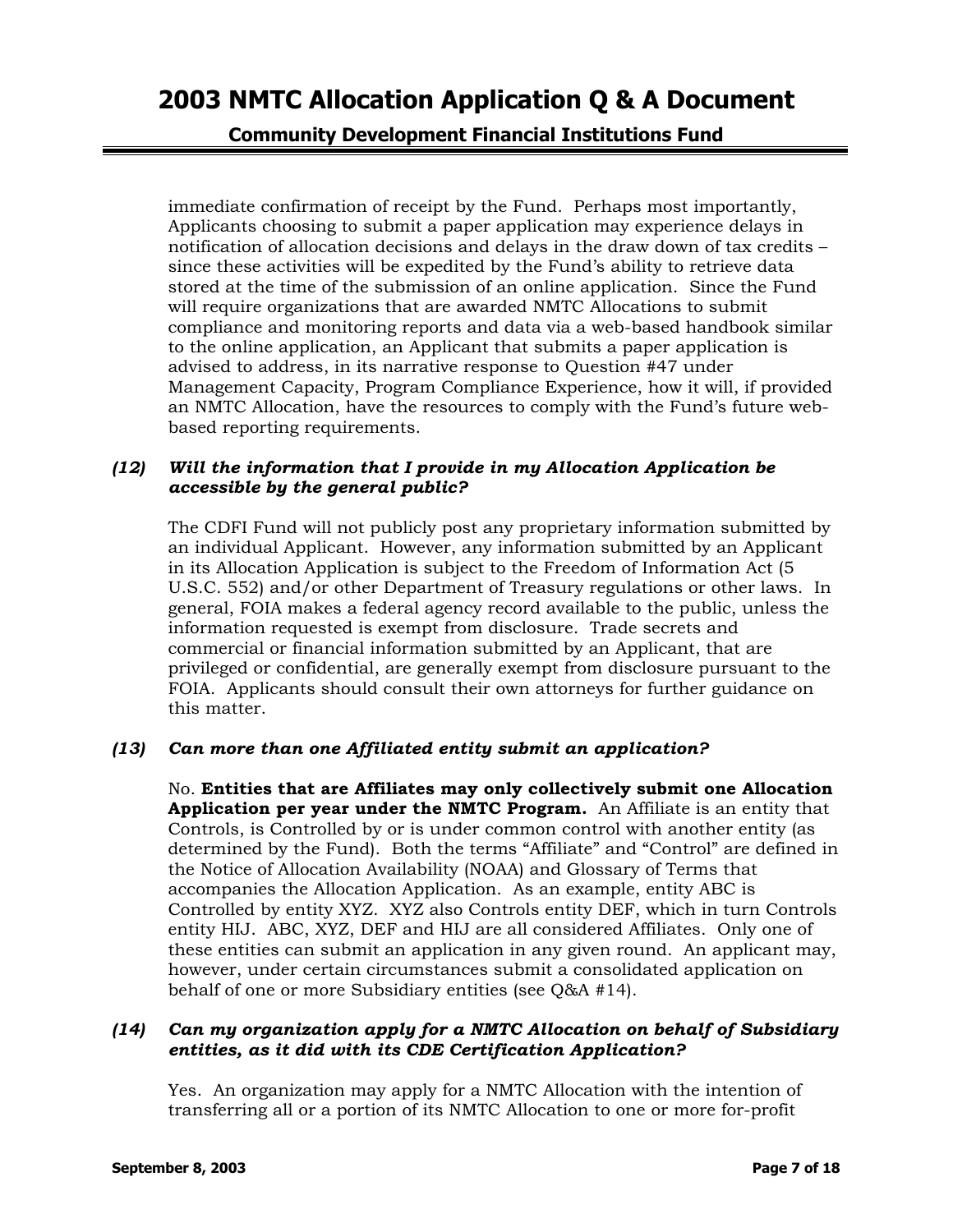**Community Development Financial Institutions Fund** 

Subsidiary entities. In order to transfer any portion of its NMTC Allocation to a Subsidiary, an Applicant must: (a) exercise "Control" over the Subsidiary entity, as such term is defined in the NOAA and Glossary of Terms that accompanies the Allocation Application; and (b) indicate in its Allocation Application an intent to make a transfer of allocations. Applicants applying for allocations on behalf of one or more Subsidiaries are instructed in the Allocation Application to respond to questions collectively on behalf of all entities (the Applicant and its Subsidiary Applicants), to the extent that responses do not vary across different entities.

### *(15) If my organization intends to transfer all or part of an NMTC Allocation to one or more Subsidiaries, do the Subsidiaries need to be established and certified as CDEs prior to submission of the Allocation Application?*

No. An Applicant will not be required to form and secure CDE certification for Subsidiary entities prior to the submission of its Allocation Application. However, once selected for an allocation, the allocatee will not be permitted to transfer any of its allocation to Subsidiaries unless those Subsidiaries have been: (a) certified as CDEs by the Fund; and (b) identified by name in the allocatee's Allocation Agreement. If an allocatee requests, the Fund may, in its sole discretion, amend the allocatee's Allocation Agreement to add Subsidiary entities that were not yet formed and/or certified as CDEs at the time of the allocatee's receipt of a NMTC Allocation.

### *(16) Can non-profits apply for a NMTC Allocation?*

Because NMTCs can only be offered to taxable investors that purchase stock or capital interest in a CDE, only for-profit CDEs may offer NMTCs to their investors. However, a non-profit entity may apply for a NMTC Allocation with the intention of transferring the allocation to one or more for-profit Subsidiaries. The for-profit Subsidiaries do not have to be formed at the time the non-profit CDE applies for NMTC Allocations. However, the Subsidiary transferee must: (i) submit a CDE Certification Application to the Fund within 30 days after the non-profit Applicant receives a Notice of Allocation from the Fund; and (ii) must be certified as a CDE prior to entering into an Allocation Agreement with the Fund. The NMTC Allocation transfer must be pre-approved by the Fund, in its sole discretion, and will be a condition of the Allocation Agreement.

### *(17) Are there any limitations with respect to using NMTCs, or the proceeds of QEIs, in conjunction with other CDFI Fund program awards?*

An investor that is an insured depository institution or an affiliate of an insured depository institution may not claim both NMTCs and a BEA Program award for the same investment into a CDE.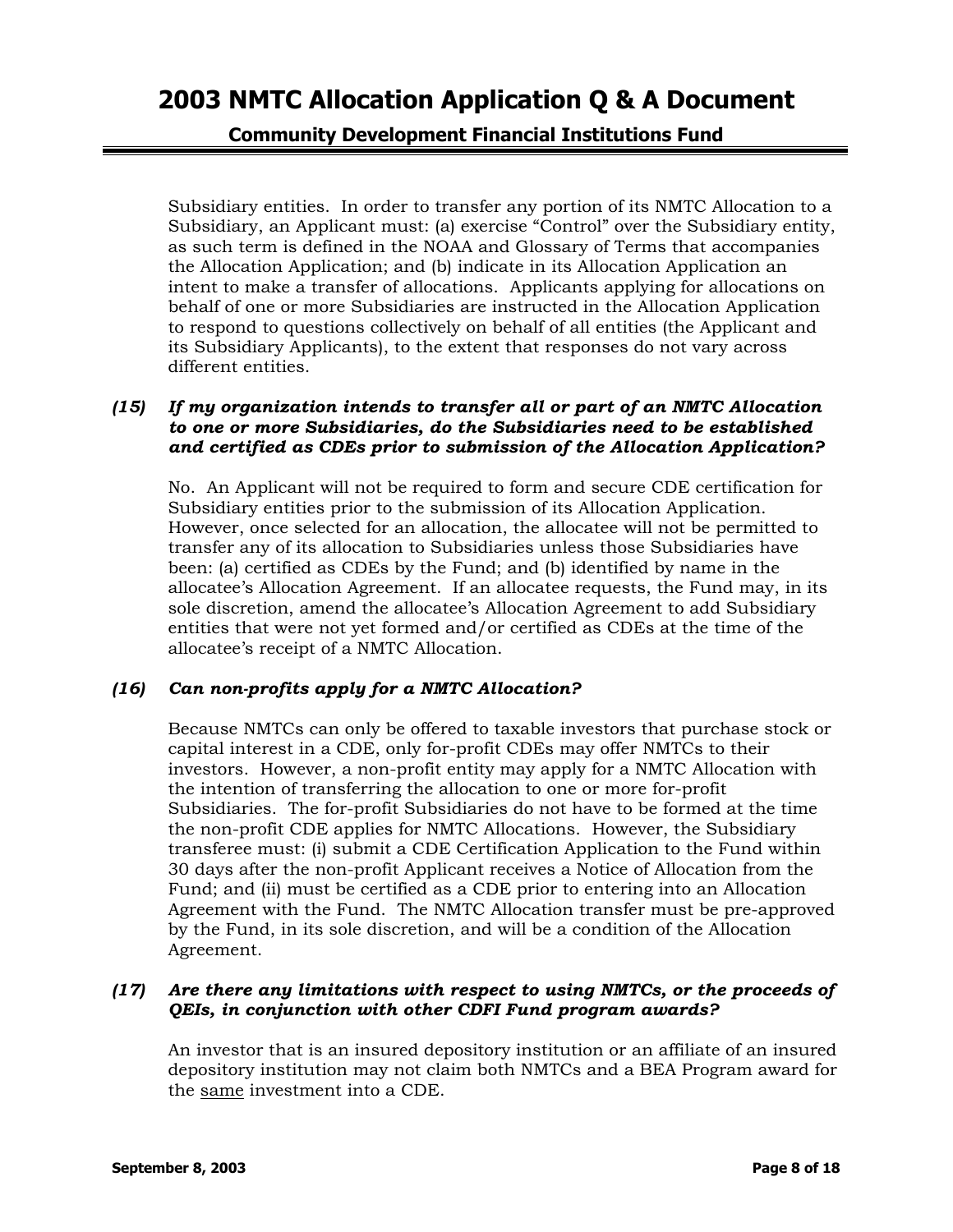**Community Development Financial Institutions Fund** 

Example 1: If a bank makes a \$1 million equity investment into a CDFI-CDE that has also received NMTC Allocations from the Fund, the bank may claim the NMTCs **or** it may claim a BEA Program award – it may not claim both.

Example 2: If a bank makes a \$1 million equity investment into a CDFI-CDE that has also received NMTC Allocations from the Fund, and also makes a \$1 million loan to this CDFI-CDE, the bank may claim NMTCs on its \$1 million equity investment and claim a BEA Program award for its \$1 million loan.

There are currently no other specific prohibitions for using NMTCs or the proceeds of QEIs in conjunction with other Fund programs. Any future limitations will be described in the applicable Notices of Funds Availability (NOFAs) and/or NOAAs that accompany those programs.

### *(18) When requesting NMTC Allocations from the Fund, should the Applicant ask for the total amount of equity it intends to raise through NMTCs, or should it ask for the total value of the tax credits that will be available to its investors?*

The Applicant's Allocation Application request must be for the amount of QEIs the Applicant intends to raise by offering NMTCs as an incentive. For example, if a CDE wishes to raise \$10 million in equity, it would request a \$10 million allocation from the Fund – even though the actual amount of NMTCs an investor may claim over 7 years is \$3.9 million (39% of the investment amount). An allocatee cannot offer NMTCs on equity raised in excess of its NMTC Allocation. In the 2003 allocation round, the Fund is authorized to allocate to CDEs the authority to issue up to \$3.5 billion in QEIs for which NMTCs may be claimed.

### *(19) How do I complete the Allocation Application if my organization is a start-up entity?*

A start-up organization that does not itself have a track record of raising capital, offering products and services, creating community impact, etc., may reference the track record of its Controlling Entity as appropriate throughout the Allocation Application. The Fund recognizes that, in circumstances where the Controlling Entity is also a start-up, it will be difficult if not impossible for an Applicant to respond to certain questions (and complete certain tables) related to prior track record. In such circumstances, the Applicant should be sure to emphasize, under the Management Capacity section, the relevant experiences, knowledge base, and skills of its management team to carry out its prospective activities. (For more information about who is considered a Controlling Entity, see response to Q&A #22 below and tips in the Allocation Application.)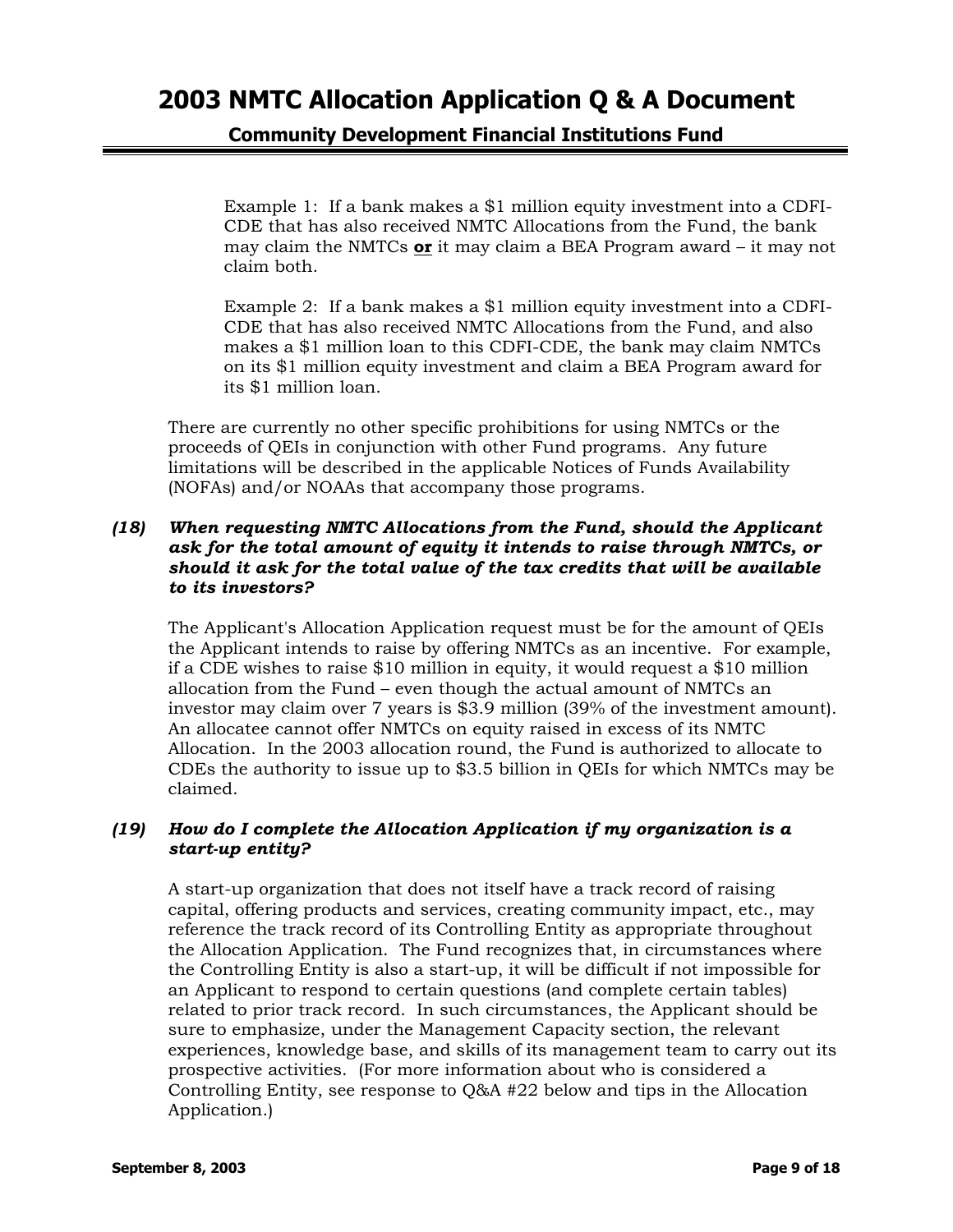**Community Development Financial Institutions Fund** 

#### *(20) Is there a limit to the total NMTC Allocation amount that an Applicant may request in the 2003 allocation round?*

No. For the 2003 round, the Fund has not set a cap on the size of NMTC Allocation requests. However, the Fund reserves the right to provide allocations for an amount that is less than the amount requested by the Applicant.

#### *(21) When will the Fund make allocation decisions? Can my organization start to offer NMTCs to investors as soon as it receives an allocation?*

The Fund expects to announce its NMTC Allocation decisions in March of 2004, and execute Allocation Agreements with allocatees shortly thereafter. As soon as an allocatee enters into an Allocation Agreement with the Fund, it may offer NMTCs to its investors, including those that have invested under the look-back period (see Q&A #36 for more information on the look-back period). Generally, investors may claim NMTCs beginning in the taxable year in which they make a QEI in the allocatee.

### *(22) Who can be considered a Controlling Entity, for purposes of demonstrating an organizational track record in the Business Strategy and Capitalization Strategy sections and in Exhibits A and C. Can an individual be considered a Controlling Entity? Can an Applicant have more than one Controlling Entity? Can an Applicant identify the parent of its parent company as a controlling entity?*

An Applicant, in Question #3 of its Allocation Application, may designate any organization as a Controlling Entity, provided that the organization meets the definition of "Controlling Entity" pursuant to the NOAA and the Glossary of Terms. Individuals, such as principals or the board of directors, cannot be treated as Controlling Entities for the purposes of demonstrating an organizational track record in the Business Strategy and Capitalization Strategy sections of the Allocation Application. However, an Applicant may describe such individuals' experience and track record in the Management Capacity section.

With regard to multiple controlling entities, the 2003 NMTC Allocation Application is not equipped to accept more than one Controlling Entity. Therefore, entities applying for a 2003 NMTC Allocation will need to select one Controlling Entity in Question #3 to use throughout the Business Strategy section to assist in demonstrating track record and in completing related exhibits. The Fund recommends that an Applicant identify the entity that has the power to control the management and investment decisions of the Applicant. An Applicant may identify the parent of its parent as its Controlling Entity to demonstrate an organizational track record, provided that the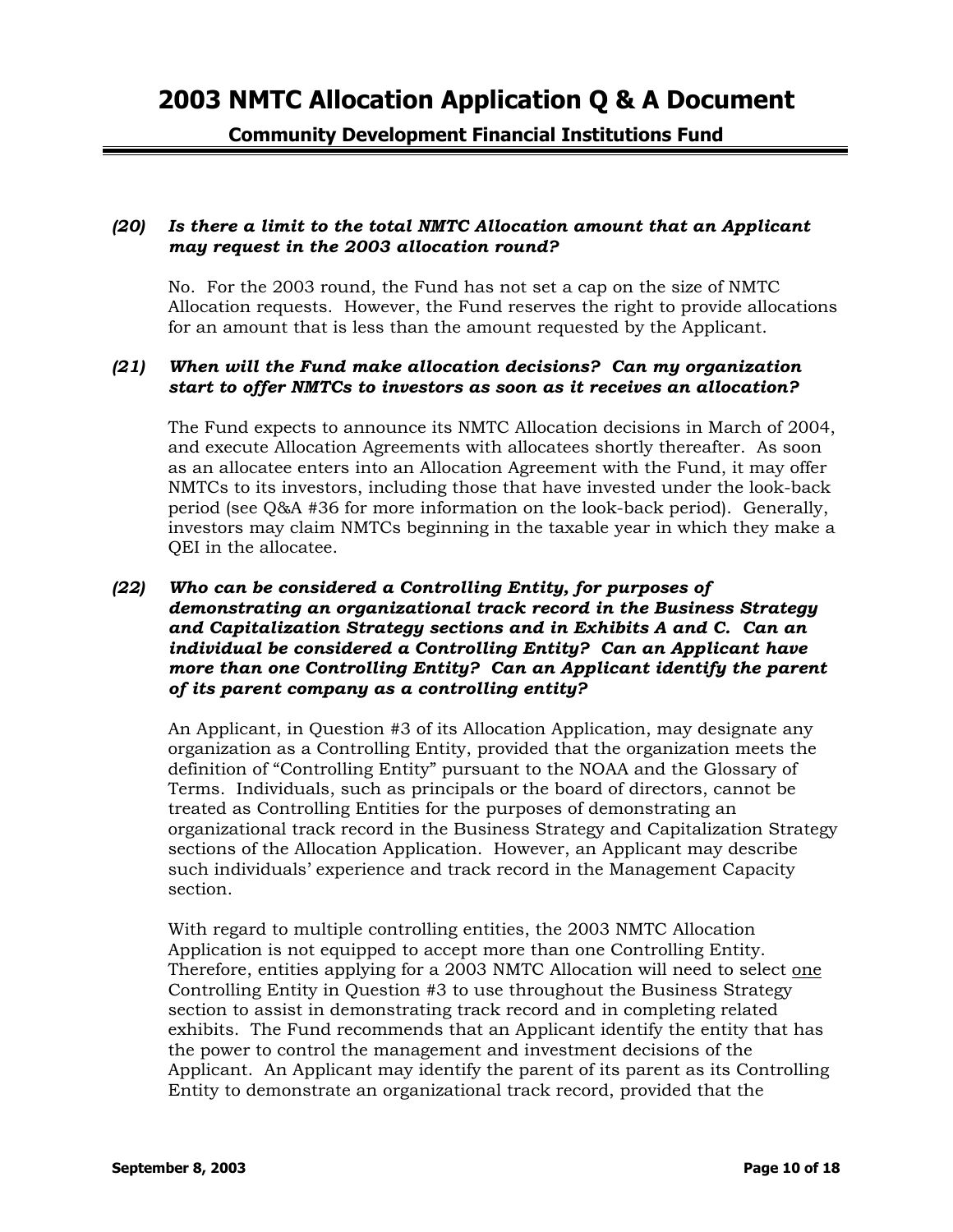**Community Development Financial Institutions Fund** 

relationship between the "grandparent" organization and the Applicant conforms to the Fund's definition of "Controlling Entity."

If the Applicant does not properly fill out the Controlling Entity question or continually references more than one Controlling Entity in the narrative for the Business Strategy (including track record of serving Disadvantaged Businesses or Communities), Capitalization Strategy, Community Impact or the Exhibits, the Applicant will likely not earn as many points during the review of its application.

### *(23) Is there an example of what format the Fund would like to see in Questions #11a and 11b of the Allocation Application?*

The following are examples of the format, not the substance, the Fund would expect to see in Question #11. For 11a, briefly describe the Applicant's business strategy (including geographic markets; products and services):

*The Applicant has a regional service area in Bolivar and Sunflower Counties, Mississippi, and Desha County, Arkansas. An estimated 80% of its activities will be targeted to rural areas, and 20% to urban areas. The Applicant will use its NMTC allocation to provide loans and equity capital investments in low-income communities located in the Delta region. The Applicant will make loans and investments in commercial and residential real estate projects to finance land development, vertical development of office, industrial, tourist, commercial and residential development projects.* 

For 11b, describe how the Applicant will utilize its NMTC Allocation to enhance or improve its current activities:

*The NMTC allocation will enable the Applicant to offer more favorable products to borrowers. With the NMTC Allocation, the applicant intends to offer loans with interest rates that are generally two percentage points lower than its current offerings and four percentage points below market rates. The Applicant will also use more flexible underwriting standards, such as loan to value ratios as high as 95%.*

### *(24) In Question #13 of the Allocation Application, can I designate a service area that is different than the service area that I was certified for in my CDE Certification Application? Similarly, can a CDE modify its service area after closing an Allocation Agreement with the Fund?*

The service area designated in Question #13 must be consistent with (i.e., identical to or a subset of) the service area that the Applicant was certified for in its CDE Certification approval letter, or in the case of an Applicant that has not yet been certified, the service area requested in its CDE Certification Application. The CDE certification process does not require a CDFI or SSBIC to designate a service area, but the Fund expects a CDE that is a CDFI to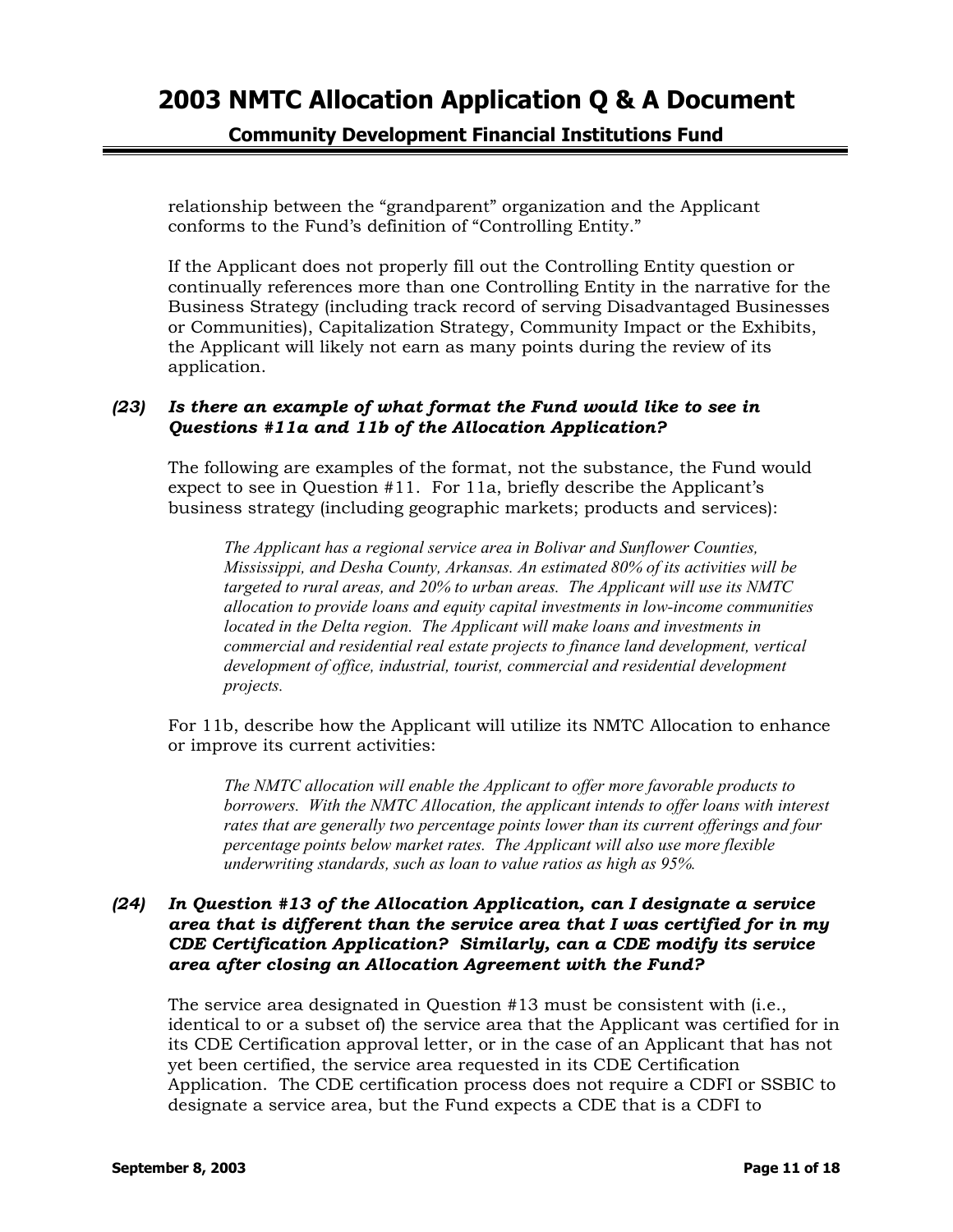**Community Development Financial Institutions Fund** 

designate areas consistent with its target market designated under the CDFI Program.

In the event that a non-CDFI/SSBIC Applicant would like to amend its CDE certification service area prior to submitting its Allocation Application, it may do so by sending an email to the CDFI Fund's Helpdesk at [cdfihelp@cdfi.treas.gov,](mailto:cdfihelp@cdfi.treas.gov) with the subject line, "NMTC Program: Revision of Service Area." In this email, a CDE should include, for itself and any Subsidiary CDEs for which it is seeking to amend a service area: (1) the CDE certification control number; (2) the initial service area designated by the CDE, as well as the revised service area that the organization intends to serve; and (3) a revised Accountability Chart, indicating the most current list of board members and how they are representative of Low-Income Communities in the revised service area. If a CDFI would like to amend its target market, it should contact the program operations staff at [cdfihelp@cdfi.treas.gov](mailto:cdfihelp@cdfi.treas.gov) or by calling  $(202)$  622-8662 for additional instructions. **Organizations that would like an amended service area or target market to be considered in the context of their 2003 NMTC Allocation Application must submit this information to the Fund no later than 5:00 pm Eastern Time on September 30, 2003.**

Subsequent to closing an Allocation Agreement with the Fund, an allocatee may request to modify its Allocation Agreement and CDE certification documents as necessary to broaden its service area to include a market that was not identified at the time of the allocatee's receipt of an NMTC Allocation and/or initial certification as a CDE. The Fund will review such requests on a case-by-case basis to ensure, among other things, that the CDE is appropriately accountable to Low-Income Communities in its amended service area.

## *(25) There are some activities that are not clearly prohibited by the IRS Temporary and Proposed Income Tax Regulations, but that are also not clearly allowed. If my business strategy falls within one of these more undefined areas, how will my application be scored by the Fund?*

The Fund will evaluate each Allocation Application on a case-by-case basis, and consult with the IRS as necessary, to ensure that the activities proposed are within the guidelines set forth in the IRS Temporary and Proposed Income Tax Regulations. If some or all of the Applicant's proposed activities are not allowable pursuit to the IRS regulations, the Fund may reduce the amount of an allocation as appropriate, or deny the applicant an allocation entirely.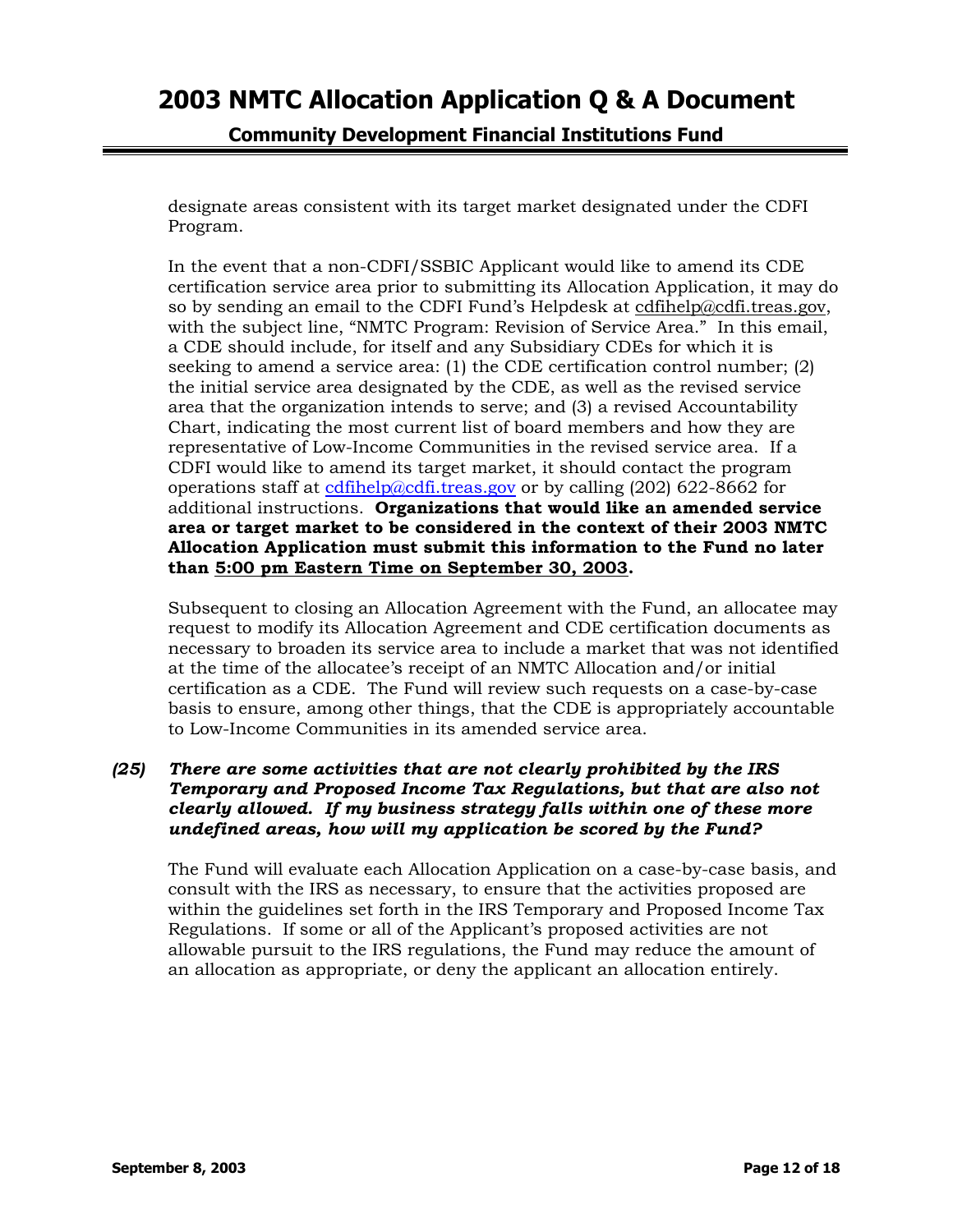**Community Development Financial Institutions Fund** 

### *(26) If an Applicant intends to use part or all of the QEI proceeds to capitalize an Affiliate CDE (e.g., capitalize a Subsidiary CDE bank), how should it complete the Allocation Application?*

Such an Applicant must be sure to:

- (a) Under Question #17, check "c" and complete the boxes underneath to indicate the type and percentage of QLICI activities that will be carried out by the Affiliate CDE.
- (b) Identify in Question #18 that the Applicant's business strategy consists solely or partially of capitalizing the Affiliate CDE. An Applicant that intends to capitalize more than one Affiliate CDE (e.g., a CDE bank holding company that intends to capitalize multiple Subsidiary CDE banks) should identify each such Affiliate CDE.
- (c) Answer all questions (and complete all tables and exhibits) as if the Affiliate CDE were itself applying for the allocation of tax credits. An Applicant that intends to capitalize more than one Affiliate CDE or conduct only a portion of its activities with an Affiliate CDE should consolidate its and its Affiliate CDE's QLICI activities when completing tables and exhibits, but should use the narrative portions of the application to distinguish between the respective roles and activities of each Affiliate organization.
- (d) An Applicant that intends to use more than 15 percent of its QEI proceeds to capitalize a Subsidiary CDE generally may not claim the 5 priority points for investing in an Unrelated entity in Question #29 – even if the Subsidiary CDE intends to use substantially all of the proceeds to invest in Unrelated entities.

### *(27) What is a non-real estate versus real estate QALICB?*

For the purposes of completing the Business Strategy section and all relevant exhibits, real estate Qualified Active Low-Income Community Businesses (QALICBs) refers to the development of a specific real estate project or projects. Investments in real estate businesses (development, management or other) in support of their business operations, as opposed to a specific project or projects, are considered non-real estate QALICB transactions. Transactions with QALICBs that are involved in all other types of business activities should be classified as non-real estate QALICB transactions regardless of: 1) how the business intends to use the proceeds of the transaction; or 2) whether the business intends to use any real estate owned as collateral for the loan. For example, if an Applicant provided a loan to a childcare provider for the purpose of purchasing the property where the childcare center would be housed, the Applicant would categorize this loan as a non-real estate QALICB transaction.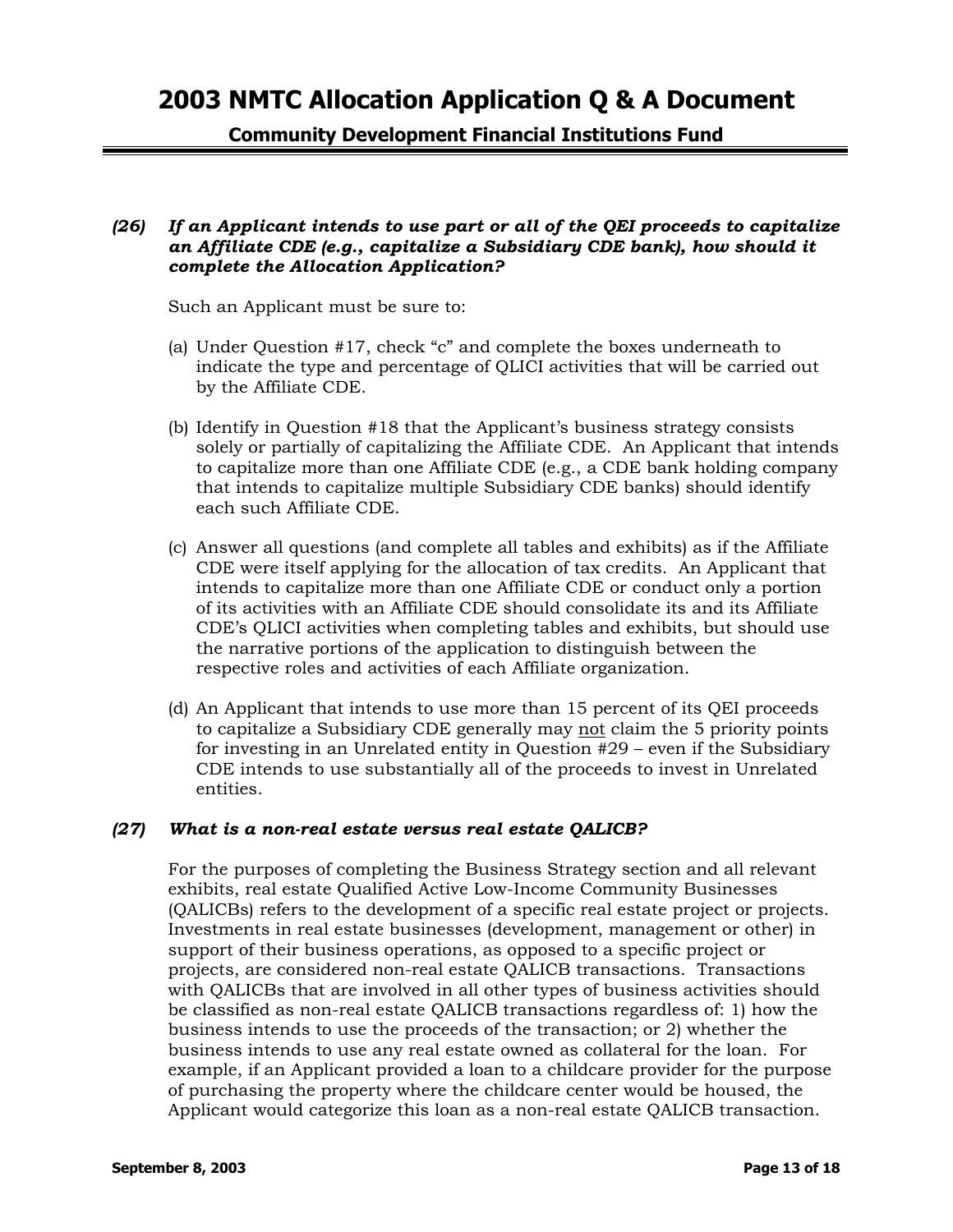# **Community Development Financial Institutions Fund**

However, if the Applicant provided a loan to a development company for the purpose of building a childcare center, and the organization's primary business is the development of community facilities, this loan would be considered a real estate QALICB transaction.

#### *(28) In Question #29 of the Allocation Application, how can an applicant earn the 5 priority points for investing in unrelated entities?*

An applicant may earn the 5 unrelated entity priority points by first identifying the persons who will hold the majority equity interest in the business after the CDE makes the QLICI. Second, the applicant must determine whether such persons are related to the CDE (within the meaning of IRC § 267(b) and § 707(b)(1)). An applicant may only earn the 5 priority points if persons unrelated to the CDE will hold a majority equity interest in the business after the CDE makes a QLICI in the business.

In addition, in order to comply with the terms of the Allocation Agreement, persons unrelated to the CDE are expected to continue to own a majority equity interest in the business subsequent to the CDE making the QLICI. The CDFI Fund will review any changes in such circumstances to the CDE on a case-bycase basis. Applicants should refer to IRC §§ 267(b) and 707(b)(1) and consult their own tax advisors for more information about the definition of a related entity.

### *(29) What documents are considered acceptable to demonstrate investor commitments for Table C1?*

An Applicant who enters information into Table C1 is required to submit attachments validating the following information for each investor: name of investor, dollar amount of equity sought or obtained, status of the investment request (e.g., funds received, commitment of funds, letter of interest/intent). If the documents do not contain such information to validate the information entered in Table C1, or are missing altogether, the Applicant will not receive credit for such transactions. Acceptable documents for a commitment include a signed and dated investment agreement or a letter indicating that the investor has made such a commitment. Likewise, a letter indicating that the investor has a demonstrated level of interest (as opposed to a stated commitment) in making an investment shall suffice as a letter of intent/interest. To demonstrate that funds have been received, an Applicant should include both a signed agreement indicating the terms of the equity investment and proof that investment funds have been received by the Applicant (e.g., a copy of a check).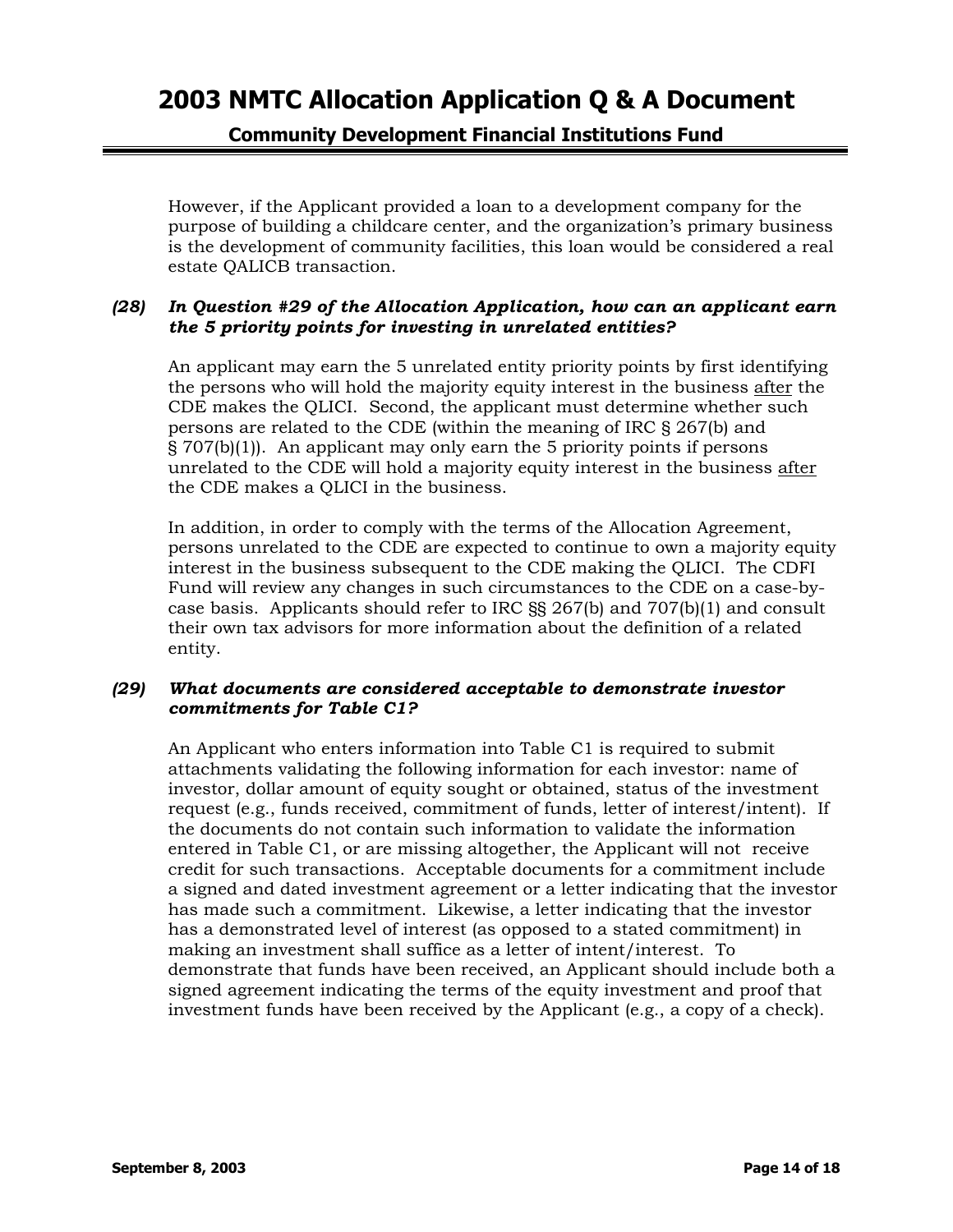**Community Development Financial Institutions Fund** 

### *(30) What terms and conditions will be placed upon Applicants that receive NMTC Allocations from the Fund?*

Each Applicant that is selected to receive a NMTC Allocation must enter into an Allocation Agreement with the Fund before it can designate QEIs and offer tax credits to its investors. The terms and conditions set forth in an Allocation Agreement may include, but not be limited to, the following:

- (a) The amount of the NMTC Allocation;
- (b) The approved uses of the NMTC Allocation (e.g., loans or equity investments to QALICBs, loans to or equity investments in other CDEs, purchase of qualifying loans from other CDEs, etc.);
- (c) The approved service area(s) in which the QEI proceeds may be used;
- (d) The CDE's schedule for obtaining QEIs from investors;
- (e) Reporting requirements for all CDEs receiving NMTC Allocations; and
- (f) Other information identified in the "Tips" in the Allocation Application.

If a CDE has represented in its Allocation Application that it intends to invest substantially all of the proceeds from its investors in QALICBs in which persons unrelated to the CDE hold a majority equity interest, the Allocation Agreement will contain a covenant attesting to such.

#### **NEW QUESTIONS AS OF SEPTEMBER 8, 2003**

#### *(31) My organization applied for an allocation of tax credits in 2002. How do I access an electronic copy of that application and my debriefing document?*

To access your 2002 application or your debriefing document (in the case of an unsuccessful 2002 applicant), follow the steps below. If you have already registered with My CDFI/CDE, log onto the system and skip to step (7).

(1) Go to the Fund's website at [www.cdfifund.gov](http://www.cdfifund.gov/)

(2) In the middle of the page (right above the myCDFI/CDE logon box), click *Register New User*

(3) The system will prompt you for your email address and contact information. Provide this as prompted.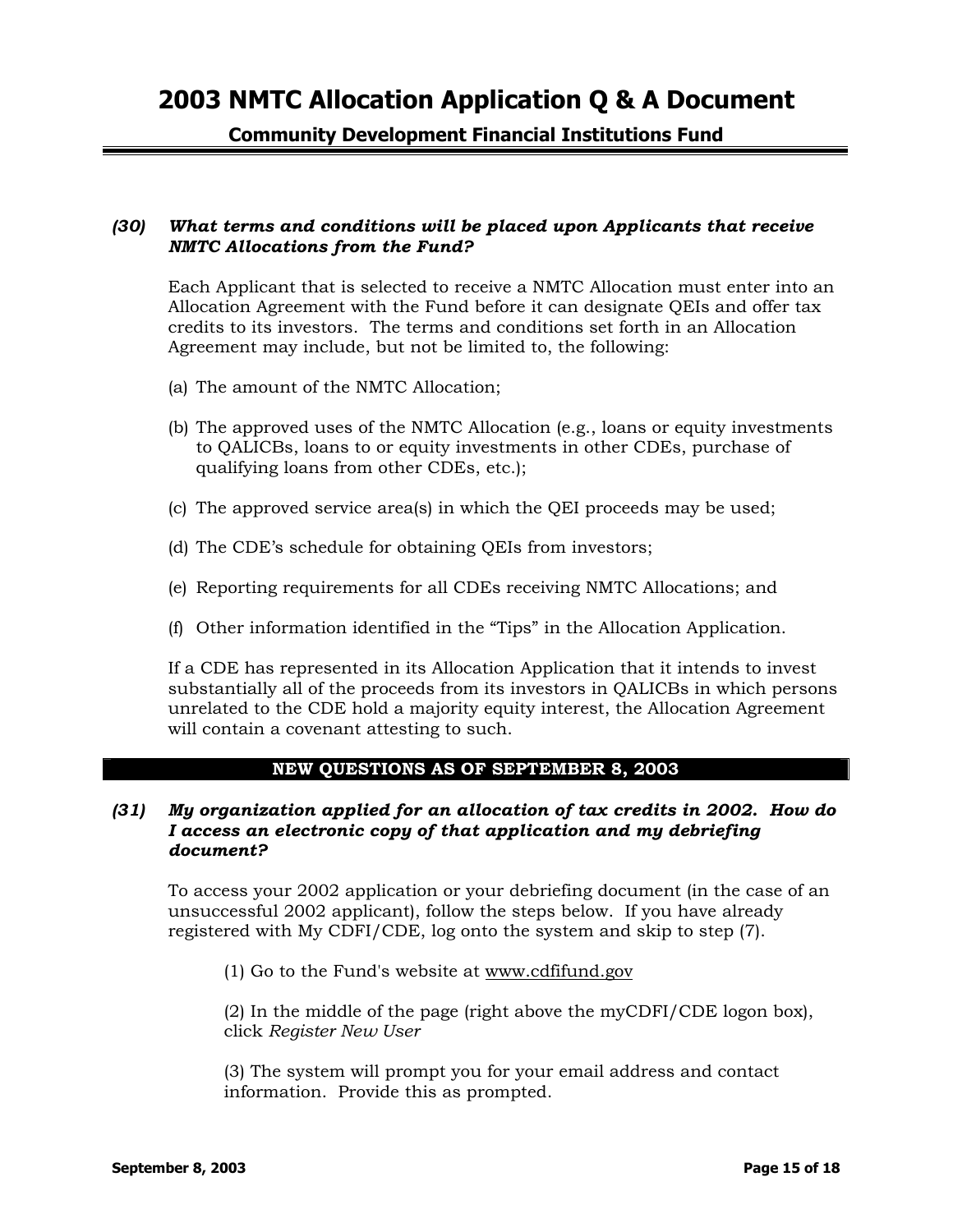# **Community Development Financial Institutions Fund**

(4) You will reach a screen with 4 options. You will want to click on *Register a new myCDFI organization.*

(5) The system will prompt you for your organizational information. Provide this as prompted. Just to note: a D&B number is not required for completion. If you do not have a website, just type NA.

(6) Once you have completed this information, you will be directed to the myCDFI/CDE homepage.

(7) Under *Quick Links* in the lower right hand corner of the screen, you should see a link for the NMTC handbooks. If you do not see the link, hat means that the system did not recognize your organization's EIN as having a NMTC handbooks account. If this is the case, please contact our IT Help Desk at [ithelpdesk@cdfi.treas.gov](mailto:ithelpdesk@cdfi.treas.gov) or 202-622-2455.

(8) Click on the link to enter the handbook system. There will be an option to View both the debriefing/allocation agreement and the 2002 application.

### *(32) My organization has not yet received commitments from its investors. Will this prevent it from scoring well under the Capitalization Strategy section of the application?*

Receipt of investor commitments is not a pre-requisite for receiving an NMTC Allocation. Many allocatees from the 2002 application round, for example, had not yet secured investor commitments at the time of initial application. As stated in the 2003 NOAA (and re-stated in various tips within the body of the Allocation Application):

"An applicant will generally score well under [the Capitalization Strategy] section to the extent that: (a) it has secured investor commitments *or has a reasonable strategy for obtaining such commitments* (emphasis added); (b) its request for allocations is commensurate with both the level of Qualified Equity Investments it is likely to raise and its expected investment strategy to deploy funds raised with NMTCs; (c) it is likely to leverage other sources of funding in addition to NMTC investor dollars; (d) it intends to invest the proceeds from the aggregate amount of its Qualified Equity Investments at a level that exceeds the requirements of IRC section 45D(b)(1)(B)."

### *(33) What data should I be providing in the tables in Exhibit A?*

Tables 1-4 in Exhibit A should be used to demonstrate the applicant's (or its Controlling Entity's) overall track record of: 1) providing loans to or investments in non-real estate businesses; 2) providing loans to or investments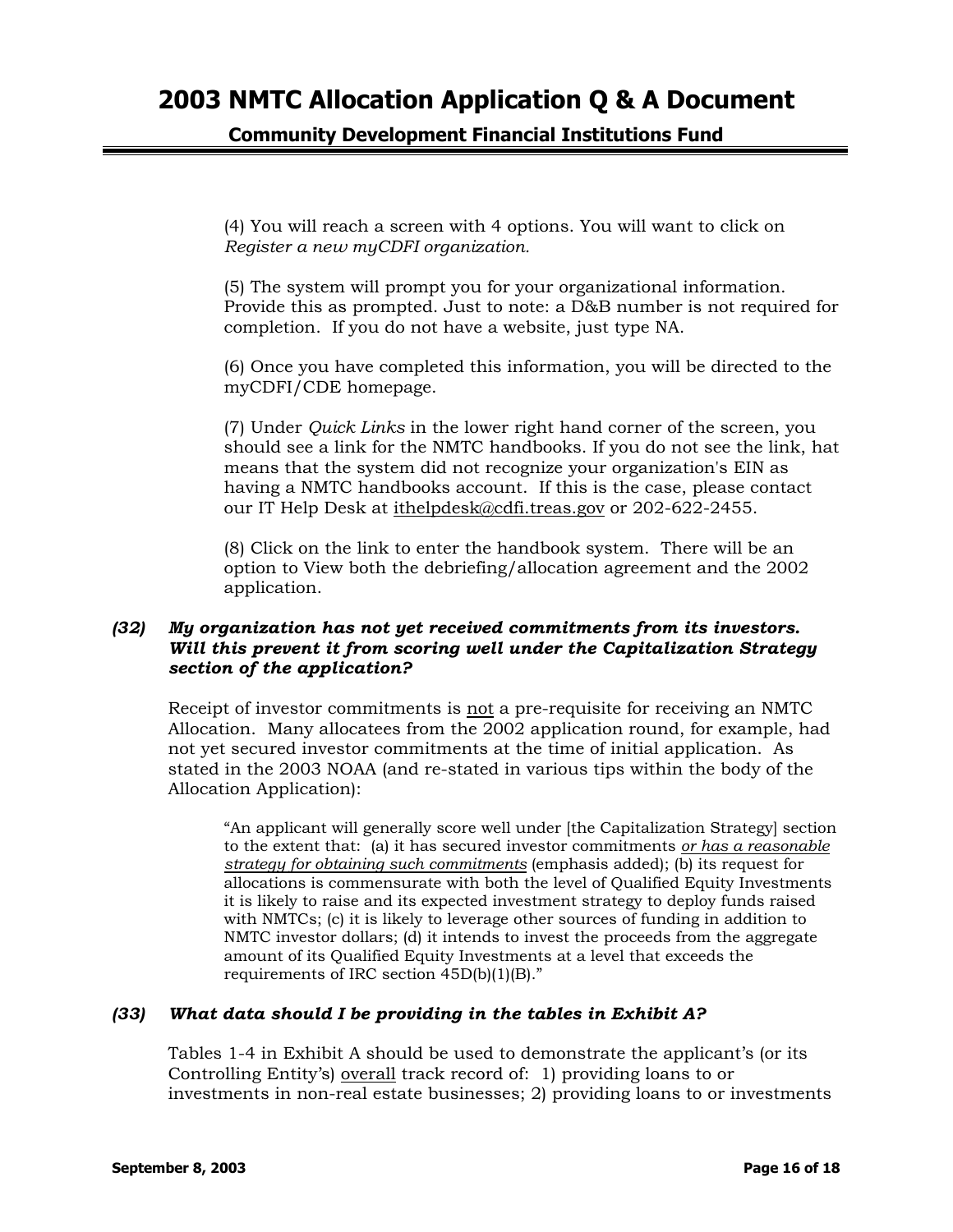**Community Development Financial Institutions Fund** 

in businesses whose principal activities involve the development or rehabilitation of real estate; 3) providing loans to or investments in CDEs; and 4) purchasing loans from other CDEs. An applicant need only fill out those tables that are pertinent to the types of activities that it intends to pursue with a NMTC Allocation (i.e., the types of activities checked in Q.17 of the Allocation Application). Also, when completing a given table, Applicants should report on the totality of historical activities requested in the table – not just the portion of those activities that meet the definition of a QLICI.

Example: If an Applicant indicates in Q.17 of the Allocation Application that it plans to provide loans to non-real estate businesses, and it (or its Controlling Entity) has a track record of making these types of loans, then it should complete Table A-1. In columns 1-6, it should report on all of its business lending activities, not just the portion of business lending activities that were directed to QALICBs. In column 7, it should report on the portion of its overall activities that were directed to Disadvantaged Businesses and Communities. And in column 8, it should report on the total amount of losses and/or writeoffs that have been booked between 1998 and 2002 – not just the portion of losses or write-offs attributable to Disadvantaged Businesses or Communities.

## *(34) Tables 1-4 in Exhibit E include a column heading "Years with (or years providing services to) the Applicant." In completing this information, may a start-up entity refer to the years of service that an individual provided to its Controlling Entity?*

This is permissible, provided that the Applicant had consistently referred to the track record of its Controlling Entity throughout its Allocation Application. Also, the Applicant should be sure to indicate, in the relevant narrative portions of its application, that the information provided in tables E1-E4 refers to the individual's record of service to the Controlling Entity.

### *(35) In Table F1, there is a column heading "# of projects." How should this column be completed relative to each row in the table?*

Row 1 = the total projected number of businesses financed Row  $2$  = the sum of the numbers provided in rows  $2a-2g$  (calculated automatically) Row 2a = the total projected number of office facilities developed or rehabbed Row 2b = the total projected number of industrial facilities developed or rehabbed Row 2c = the total projected number of retail facilities developed or rehabbed Row 2d = the total projected number of for-sale housing units developed or rehabbed

Row 2e = the total projected number of mixed-use projects developed or rehabbed